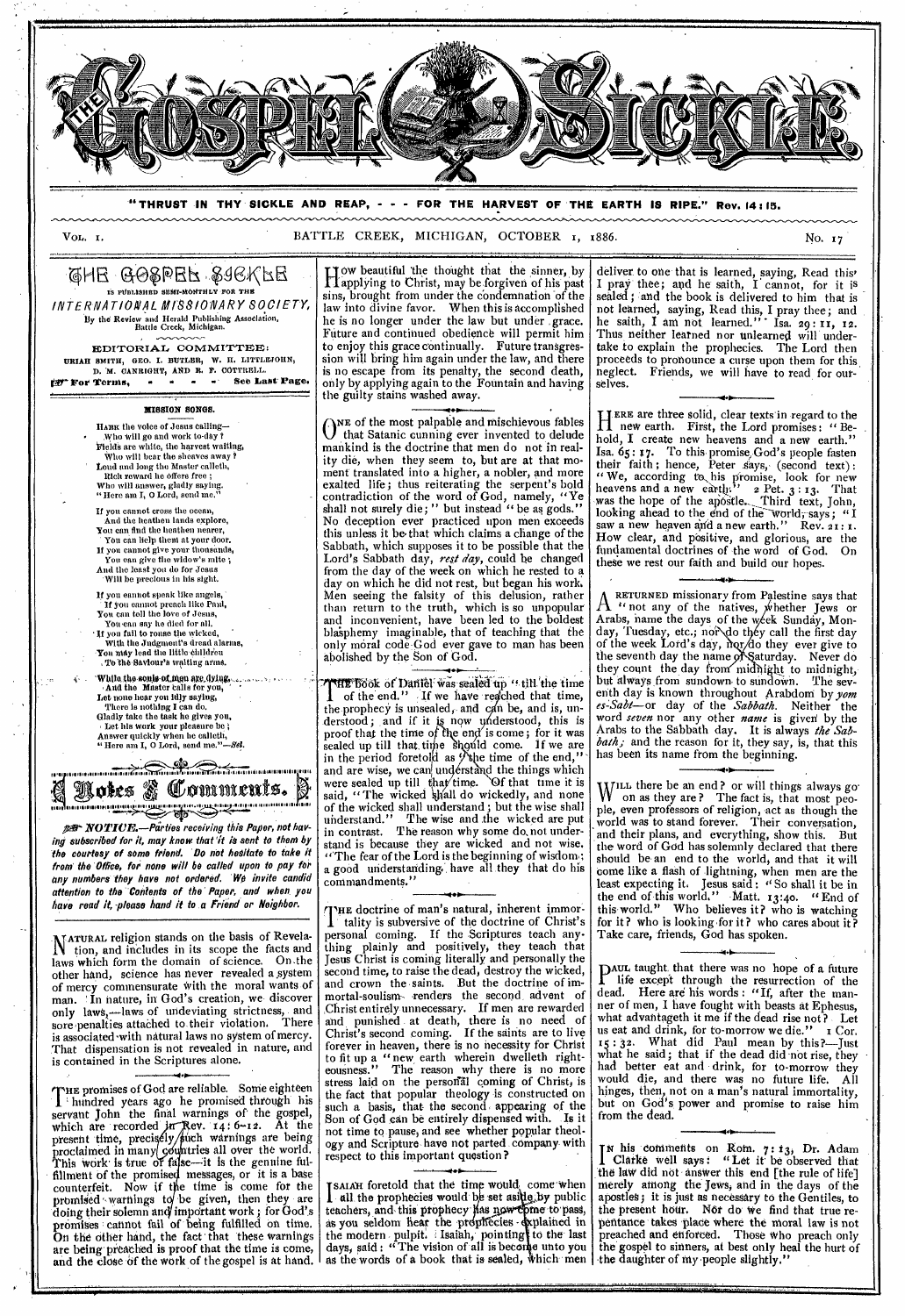# 130  $\texttt{THE GOSEEL}$   $\texttt{SICKLE}$ . [Vor. 1.—No. 17.

### BY U. SMITH.

As we now turn to this branch of the subject, namely, the nature of the work involved in the cleansing of the Sanctuary, or the investigative Judgment, another class of declarations which we find in the Scriptures at once suggests itself.

In Acts  $3:19$ , 20, we read : "Repent ye therefore and be converted, that your sins may be blotted out, when the times of refreshing shall come from the presence of the Lord; and he shall send Jesus Christ, which before was preached unto you." The original admits of a little different translation. Thus, Mr. Wesley, in his notes on the New Testament, reads the passage: "Repent ye therefore, and be converted, that your sins may be blotted out, *that* the times of refreshing may come from the presence of the Lord, and he may send to you Christ Jesus, who was before appointed.'<sup>1</sup>

Speaking of these two translations, Albert Barnes, in his notes on the Acts; says : " The grammatical construction will admit of either."

So far as the point now under notice is concerned, it matters not which one of these is adopted: One represents the blotting out of sin to be *when the* times of refreshing arrive ; the. other makes the blotting 6ut of sin to be the *cause* of the coming of that refreshing. But neither of them gives the idea that this blotting out of sin takes place when the sinner turns to God. Both of them cate it in the future; and both of them represent it just *preceding* the second coming of Christ. And this is especially true of the latter translation which follows the original in using a conditional verb respecting Christ's advent; not as though that were at all a doubtful event, but rather as if his coming to the personal salvation of the ones addressed, depended upon their having part in the promised refreshing, and as if that refreshing was to come in consequence of the blotting out of sins.

The relation of this work of blotting out of sins to the second coming of Christ, determines when it must take place. It just precedes that coming; but the last work Christ does before his coming, is to make the atonement in the most holy place of<br>the heavenly Sanctuary. This, therefore, must be the heavenly Sanctuary: This, therefore, must be the time when, and the place where, this work is done. But if sins are to be blotted out, they must somewhere be written ; .and before they can be blotted out, the books which contain these records, must be examined. On this point the Scriptures, are very explicit. Thus the Lord says by Jeremiah : " For though thou wash thee' with nitre, and take thee much soap, yet thine iniquity is<br>marked before me." Jer. 2:22. By Moses the marked before me." Jer. 2 : 22. By Moses the Lord speaks as follows : " Is not this laid up in store with me, and sealed up among my treasures?" Deut.  $32 : 34$ . In precisely the same manner speaks the apostle Paul : " But after thy hardness and impenitent heart treasurest up unto thyself wrath against the day of wrath and revelation of the righteous judgment of God, who will render to every man according to his deeds." ROM. 2 : 5, 6.

Such expressions as these—" iniquity marked," "laid up in store," " wrath treasured up," etc.,can mean nothing less than that God takes notice of men's sins, and that every one is accurately marked before him. All the texts which speak of the blotting out of sin must have reference to the same great fact. David accordingly prays that God would blot out his transgressions. Ps. 51: 1, 9. Nehemiah prays respecting certain ones, that their sins may not be blotted out. Neh. 4 : 5. David and Jeremiah make use of similar language. Ps. 109: 14; Jer. 18: 23. In Isa. 44: 22, 23, the prophet speaks prophetically of the blotting out of sin, connecting it with the new creation and firtal redemption, but using the, past tense for the future, as is common in prophetic language. And in the previous chapter  $(43:25)$  he speaks of this blotting out of sins as being necessary in order that they may be no more remembered.

The existence of these books of record, and the use that is made of them in the great work of

• Judgment, are matters of the most explicit revelation. In that awe-inspiring view of the Judgment given to the prophet Daniel, he says: "The Ancient of days did sit. . . . Thousand thousands ministered unto him, and ten thousand times ten thousand stood before him: the Judgment was set, and the *books were opened."* Dan. 7: 9, ro. John also saw the books in connection with the Judgment work. He says: "And I saw the dead, small and great, stand before God; and the books were opened; and another book was opened, which is the book of life; and the dead were judged Out of those things *written in the books,* according to their works." Rev. 20 : 12. Thus it is evident that the sins of all men are entered upon the unerring heavenly records, and that the time is coming when the sins of all those who have repented and been converted, will be blotted out.

But there are other books besides the one from the records of which judgment is meted out to the wicked, as in Rev. 20:12. In Mal.  $3:16$ , we read : "Then they that feared the Lord spake often one to another: and the Lord hearkened, and heard it, and a. *book of remembrance* was written before him for *them that feared the Lord,* and that thought upon his name. And they shall be mine, saith the Lord of hosts, in that day when I make up my jewels; and I will spare them, as a man spareth his own son that serveth him. Then shall ye return, and discern between the righteous and the wicked, between him that serveth God and him that serveth him not." Nehemiah offered this prayer to God: " Kemember me, O my God, con-<br>cerning this, and wipe not out my *good deeds* that rayer to God : " Remember me, 0 my God, con-I have done for the house of my God, and for the offices thereof."

The book here referred to seems to be written for the righteous only, and hence to be designed to record their endeavors in the 'cause of Christ. No names would be recorded therein except the names of those who enter the service of But the Scriptures assure us that not all who enter upon this service will persevere and prove overcomers at last. This book will therefore show just how far they advanced in the work of overcoming, and how and when they failed. The object of this book being to contain only the good deeds of the righteous, such as they have endeavored to perform in the name and for the sake of Christ, it must show all their acts of obedience, sacrifice, self-denial, repentance, confession, and other efforts in the Christian life. When their life record is finished, if they have kept the faith and overcome, then this book will show, when the time conies for the examination of the books in the Judgment, that they are prepared for the ordeal, and are entitled to a favorable decision. From the records of this book their destiny must accordingly be determined, and this is the book that is to show them worthy of a part in the first resurrection, and in the world to come.

But there is still another book 'which is to be taken into account, called " the book of life." Rev. 20: 12. It is spoken of also as " the Lamb's book of life." Rev.  $13:8$ ; 21: 27. Its purpose book of life." Rev.  $13:8$ ;  $21:27$ . Its purpose<br>is to contain the names of all those who have become followers of the Lamb. It is a record of those who will find deliverance in the great time of trouble. Dan. 12 : I. " And at that time thy people shall 'be delivered, every one that shall be found written in the book." It is the grand roll of honor of all those who are entitled to an en-<br>trance at last into the city of God. Rev.  $21:27$ . trance at last into the city of God. But though a person may have entered God's service, and had'his name registered in the book, of life, unles's he perseveres to the end, his name will be blotted out of that book. Rev.  $3:5$ . "He that overcometh, the same shall be clothed in white raiment; and I will not blot out his name out of the book of life, but I will confess his name before my Father, and before his angels." From this declaration the opposite inevitably follows; namely that those who do not overcome will have their names blotted out of the book of. life. And the time when this is to be done is also indicated. It is when Christ confesses the names of his people before his Father, which must be in the investigative session with which the Judgment opens, and which results in " accounting worthy" as many as are entitled to eternal life.

This blotting out of the sins of the righteous is to them an event of the utmost importance; for if once blotted-out, these sins can never be brought against them again in the Judgment, since men give account to God only for those things which are written in the books. No individual therefore

can have his sins blotted out until the close of his probation. And in order for the question to be determined whether they shall be blotted out or not, the books must be examined.

We now have before us the different books which are to be brought into requisition before the Judgment is completed. These are-

r. The books which contain the records of the . sins of all men, in which the names of all men are entered, and from which the sins of the righteous will be blotted out, on their acquittal in the Judgment.

2. The books of remembrance written for the righteous only, in which their names only are entered, and which contains simply their good deeds, that is, their efforts to serve God and overcome sin. From these books all the records pertaining to those who do not succeed in overcoming will be blotted out ; for " when the righteous turneth away from his righteousness, and committeth iniquity, and doeth according to all the abominations that the wicked man doeth, . . . 'all his righteousness that he hath done shall not be<br>mentioned." Eze. 16:24. mentioned." Eze. 16 : 24.

3. The book of life, containing the names only of those who have made a profession of Christ; from which the names of all those who finally fail to overcome are to be blotted out. Rev.  $3:5$ .

All these books are requisite to the opening Judgment scene described in Daniel 7:9, ro; for they each contain records which are affected thereby. The first must be opened that the sins of the overcomers may be blotted therefrom; the second, that all the abortive efforts of backsliders and apostates may be blotted from its pages; the third, that the names of this latter class may also be blotted from its record, leaving the names only of those who have overcome, and who are to have immortality brought to them at the revelation of Jesus Christ.

It is evident that the result of the blotting out work is to draw the final line of separation between the righteous and the wicked and decide all But this, as we have seen, is just what is accomplished by the cleansing of the Sanctuary, the work of the atonement in the most holy place of the Tabernacle on high. Such, then, is the nature of the work of the investigative Judgment. It consists in the examination of the books, the blotting out of the sins of the overcomers, and the erasing from the book of, life of the names of all who have failed to overcome.

As the object of the investigative Judgment is simply to decide who are Christ's that they may be his "at his coming" (1 Cor. 15:23), it is evident that the only cases which come up for examination in this division of the Judgment with a view to determining whether they are the Lord's or not, are those who have at some time made a profession of his name. For those who have never made a profession of the service of God have already decided for themselves the only question which it is the object of this investigative Judgment to determine, that is, to which class, righteous or wicked they belong; for by their course of life they haye proclaimed themselves his enemies, and on that question there is nothing further to be decided in their cases. Nor would there be anything further to be decided in case of professing Christians, if it was a fact that all who enter the service of Christ were absolutely sure of overcoming. But all do not hold out to the end ; hence the necessity of examining their. cases to ascertain who have done this and who have failed.

It follows, therefore, that the important book the decisive book—in this part of the Judgment, is the book of God's remembrance, containing not the names of the wicked world in general, but only of those who have professed to be followers of God. These, cases alone come up in the investigative Judgment ; for as we have seen, there is no occasion to introduce, any others at this point. The records of this book determine whose sins shall be blotted out of the book where they are recorded, and their names retained in the book of life; and on the other hand whose sins shall remain uncanceled to-be answered for in a future division of the Judgment, and their names be blotted from the book of life, and their good deeds from this book of God's remembrance.

The accomplishment of this work strikes the great balance sheet of the world. The records are then all complete. The blotting out of sins and names, from their respective books, is all finished. The names then remaining in the book of life show who are to be raised from the dead, and who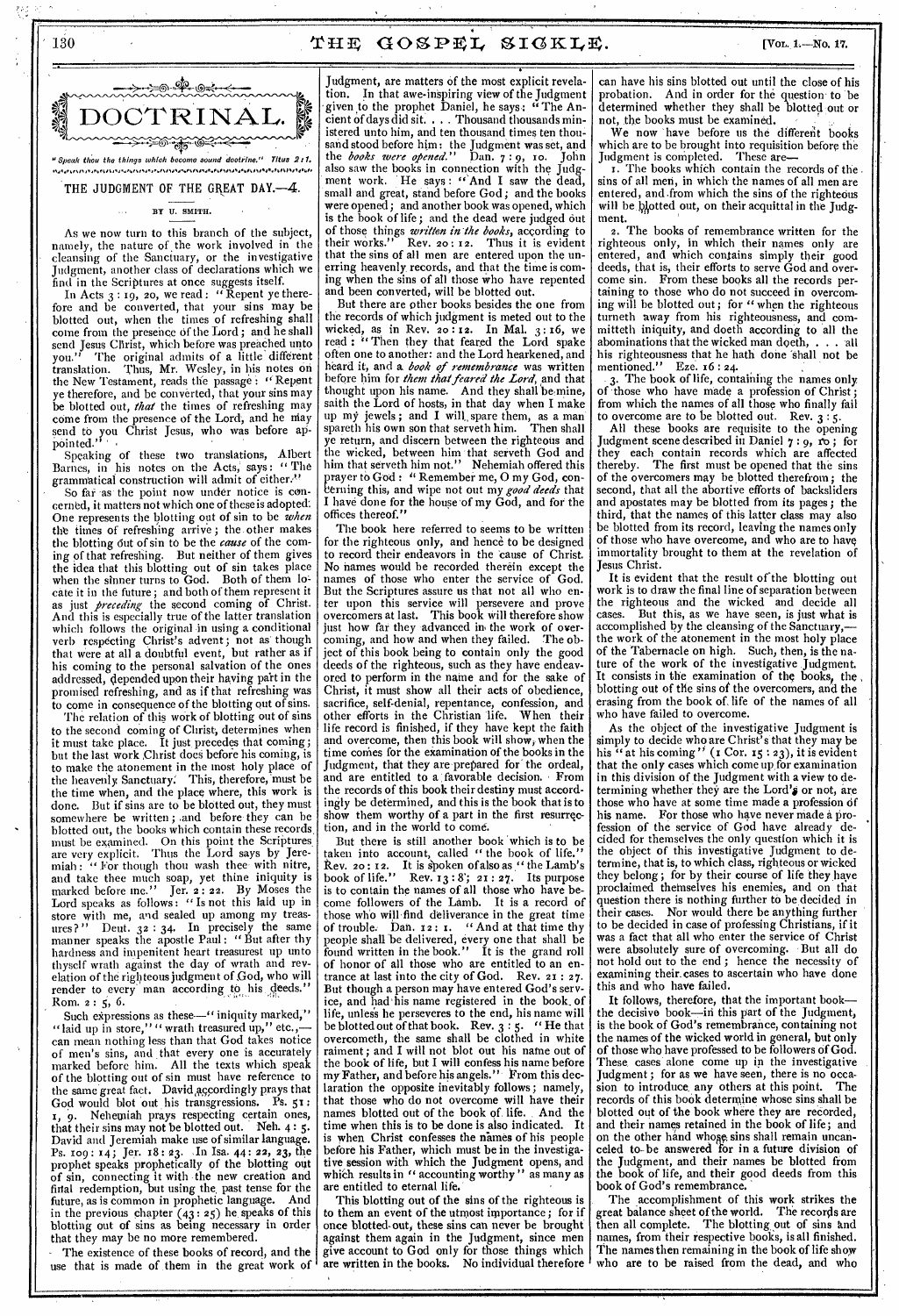changed among the living, at the coming of Christ. Let it be noticed that this branch of the Judgment work has but one specific purpose, and that is to decide the question of acceptance or rejection, life or death, for all mankind. It simply assigns • all men to their respective classes, the good or the bad. It does not determine the amount of the-reward due to the righteous, or the amount of pun-<br>ishment to be inflicted upon the wicked. Those ishment to be inflicted upon the wicked. matters still remain to be settled by the record of the deeds of the wicked, not yet examined at all, and by the records of the good works of the righteous, remaining in the book of remembrance, which have thus far been examined only on the question of character.

In this part of the Judgment God acts as Judge, and Christ as Advocate. Here Christ confesses to his Father the names of those who have confessed him before men ; and their names are not blotted from the book of life ; and here he also denies before his Father the names of those who deny him before men ; and their names are blotted from the book of life. Matt.  $10:32$ ,  $33$ ; Rev. 3 : 5. Thus the Father accepts through Christ all who are his ; and this being done, his part in the great work of Judgment ends. Thenceforward all judgment is committed unto the Son. John 5 : **22.** 

**4 Ir**  CONSIDERATION OF REASONS ASSIGNED FOR SUNDAY-SACREDNESS.

#### **BY G. I. BUTLER.**

WE will briefly, notice the leading reasons given for the supposed change of the Sabbath., We quote John 20: 19: " Then the same day at evening, being the first day of the week, when the doors were shut where the disciples were assembled for fear of the Jews, came Jesus and stood in the midst, and saith unto them, Peace be unto you." It is supposed by many that these disciples were assembled to commemorate the resurrection of Jesus, and that when he came among them and said, "Peace be unto you," he thus indicated his approval of their act in assembling upon that day, and thus honored the first " Christian Sabbath. But does the language justify such an inference? Froni this and other scriptures we draw the following conclusions: I. The reason why the disciples were together was " for fear of the Jews," and not to celebrate Christ's resurrection. 2. The place of their meeting was undoubtedly the upper room, where they all abode  $(Acts_1:13),$ and not the temple or any other house of worship. The time of this meeting must have been very late in the day, just before sunset. (By the Bible mode of reckoning time, the day closed at evening, or sundown. Gen. 1:5; Lev. 23:32;  $M_1^{\sigma'}$   $x : 3^2$ .) We are forced to this conclusion from the facts stated by the other evangelists, and because St. John declares it was evening. Luke gives an account of the journey of two disciples to Emmaus, seven and a half miles, that very afternoon, and of how Jesus made himself known to them after conversing with them and explaining the scripture predictions concerning himself, " as they sat at meat." Then "he vanished out of their sight." This was "toward evening," and "• the day was far spent." Then they " returned to. Jerusalem and found the' eleven gathered to- - gether, and them that were with them." As they spoke of what had transpired, Jesus appeared. .This must be the identical meeting spoken of by John, for he used the same expression, " Peace be unto you," and it was at the same time of day. He then asked them, " Have ye here any meat ? and ate in their presence. Mark records the<br>same meeting. He gives a brief account of the He gives a brief account of the two as they walked and went into the country, and of his appearing unto them; and states that the other, disciples did not believe them. "Aft erward he appeared unto the eleven as they sat at meat, and upbraided them with their unbelief and hardness of heart, because they believed not them which had seen hilft after he was risen. Mark  $16: 12-14$ , 4. We are forced to conclude that they could not have been celebrating or honoring Christ's resurrection, for they did not be-<br>lieve it had occurred. 5. We can see clearly how lieve it had occurred.  $\zeta$ . We can see clearly how the disciples.regarded this first day of the week, as, two of them walked to Emmaus and back, a distance of fifteen miles, and Jesus made the same journey, and not a hint did he give that such a use of the day Was wrong. A strange way to celebrate the day, if it was the first " Christian Sab-

bath." They simply regarded it as a secular day, and nothing more.

The little flock of disciples were in a retired place, fearing the Jews, who had just crucified<br>their Lord. A few of their number ventured out A few of their number ventured out to the sepulcher to embalm the Saviour's body, and were astonished to find that it was not there. A few others went into the country; What a contrast to the origin of the Sabbath of the Lord ! The Creator " rested upon it" himself; then he When  $\mathbf{B}^{(i)}$  blessed" it, and set it apart to a sacred use, evidently by telling Adam how to keep it. His exdently by telling Adam how to keep it. ample and command were both given in its favor. But how different with this first day, on which Christ rose! If there is any divine-authority for keeping Sunday, this day must have been the first of the new order of Sabbaths. But it was a busy day. Christ gave no example of resting upon it; he gave no command for his disciples to rest, nor did he hold any religious service on that day. Some of his disciples traveled fifteen miles on foot upon it, he keeping them company in thus laboring. Not a hint is given in all the Bible, that it should be used in any other manner than as a day for labor. Who can believe that God would in such a manner set aside the ancient Sabbath of his own appointment, and put in its place a new day, never giving a hint that the old one was, abolished or the new inaugurated ?

We next notice the claim that it was *customary*  for Christ to meet with his disciples on the first day of the week, thus giving evidence of his regard for it, and proof of its sacredness. " And after eight days again his disciples Were within, and Thomas with them; then came. Jesus, the doors being shut, and stood in the midst, and said, Peace be unto you." John 20:26.

This scripture, in connection with the one just noticed, is relied upon to prove that it was the practice of Jesus to meet with his,disciples on the first day of the week, between his resurrection and<br>his ascension. It will be noticed that the record It, will be noticed that the record does not say that it was on the first day of the week when Christ had this interview with Thomas and the disciples. The statement is that it was " after eight days" from the previous meeting. That previous meeting was at the *very close* of the first day, most of it probably occurring on the day following. It is claimed that the expression " after eight days" signifies just a week. But what evidence is there to prove this? "After seven days" is the expression employed by inspiration when defining a week. I Chron. 9 : 25 ; **2** Kings : 5. The expression " After six days " (Matt.  $17 : 1$ ) is defined by another writer to be "about an eight days after." Luke 9 : 28. On what grounds, then, shall we conclude that " after eight days " means seven days or less ? From the closing hour of Sunday, a period of time covered by the expression " after eight days," if the language be taken literally, would reach at least to the Monday night or Tuesday morning of the next week. How, then, can one rightfully claim that this meeting occurred on the first day of the week ? It must be evident that this meeting was held because of the presence of Thomas, who was absent on the previous occasion, and not to honor any particular day of the week. Had the latter object been in view, the record would most certainly tell us what day of the week it was, and not use such an indefinite expression as " after eight days,"

But even if we grant all our first-day friends claim, viz., that the meeting in question did occur on the first day of the week, what evidence is thereby furnished in behalf of Sunday-sacredness? Our Saviour ascended to heaven on Thursday, just forty days from his resurrection. Acts 1: 3. Another prominent meeting held with his disciples was on a fishing occasion. John **21 :** 3-25. This was the third occasion when Christ manifested himself to his disciples. Verse 14. Our friends will hardly claim that this visit occurred on Sunday.<br>There were five first-days between the crucifix-

There were five first-days between the crucifixion and the ascension. No mention whatever is made of any of these five first days, excepting the first one, on which he rose from the dead. If we admit that " after eight days " occurred on the second of those five first-days, which we are sure is not true, what would that prove? The evidence would then' come far short of proving a custom, since the two following meetings—the fishing occasion and the ascension—were not on that day. A " custom" is a long-continued practice. More than two instances are required to constitute a "custom." The "custom" of our Satute a " custom." The " custom" of our Saviour was to honor' the Sabbath of the Lord, and teach the people on that day. Luke  $4:16$ . It is utterly impossible to establish such a custom of his with reference to Sunday.

But we have already consumed sufficient space on this topic for this number, and will defer consideration of additional points until our next issue. Meanwhile we trust our readers will ponder carefully the foregoing claims and arguments.

## "HEAR HIM."

**BY F. D. STARR.** 

IT has long been the cry of the Antinomian that in defending and obeying the law of God we do not render that honor and respect to Christ that the Father requires. He has commanded us concerning his beloved Son, " Hear him." This we should, be anxious to do ; and we find the Son saying, "Keep the commandments." For some reason, perhaps for the very reason that the Son taught obedience to the Father's law, Antinomians, or teachers of lawlessness, are now arguing from quite a different stand-point. To illustrate this innovation : A professed minister of the gospel once publicly stated that " neither the teachings of Moses and the prophets nor the teachings of Christ are binding unless re-affirmed or , re-enacted, by the apostles." The speaker further stated that Christ **was** born and lived, worked, died, arose, and ascended, under the old dispensation, and comequently his teachings were all connected with that' dispensation, and therefore are not binding on us unless re-affirmed from the day of Pentecost. Thus, to the work of vindicating the law of God, we have now to add the sacred charge of defending the gospel of Christ; for some of those who have so long rejected the former now also• set aside the latter. But this is only, the legitimate result of casting away the law of the Lord. Says Christ : " $\text{H}_{\text{e}}^{\text{o}}$ that honoreth not the Son honoreth, not the Father which hath sent him;" and "He that despiseth me despiseth him that sent me."

It certainly is no wonder that 'men reject the Son after having rejected the Father who sent him. It is probably not without significance that the remnant church is represented as having the testimony of Jesus and keeping the faith of Jesus as well as the commandments of God. It seems that both of these characteristics will be distinguishing featuresof God's peculiar people, as others wish to be considered as keeping only the faith of the apostles. Did the apostles themselves wish the people to understand that their teachings were of more authority than the teachings of Christ I—No, indeed ; their mission in part was to urge the people to "remember the words of the Lord Jesus," which was in direct compliance with the command of Christ, Teaching them to observe all things whatsoever I have commanded you."

I could but ask myself how the apostle Paul would have felt if he could have arisen from his grave, and entered into that congregation, and heard it asserted that the wholesome words of our Lord Jesus Christ are not applicable to men to-day ' unless authorized by himself or Peter or some other co-laborer. Would he have been elated over this, or would he, as upon another and somewhat similar occasion, have rent his clothes in astonishment, saying, "Sirs, why do ye these things? We also are men of like passions with you, and preach unto you that ye should turn from these vanities unto the living God."

—Not how much you read, but how much you gain 'from your reading, is the true test of the practical value of your reading. Whether it be the Bible or the newspaper which you read, you can go over a great deal of ground and gain very little ; or, again, you can cover but little ground and gain a great deal. When you turn away from Your daily newspaper or from your daily Bible reading, it is a good plan to ask yourself; Well, now, what one truth, or faot, or thought, have I secured as a permanent addition to my mind treasures from *that* reading I You will perhaps be surprised to know how difficult it sometimes is to answer so simple a question as that one, But until you can answer that question, you have not read to advantage.—S. *S. Times.*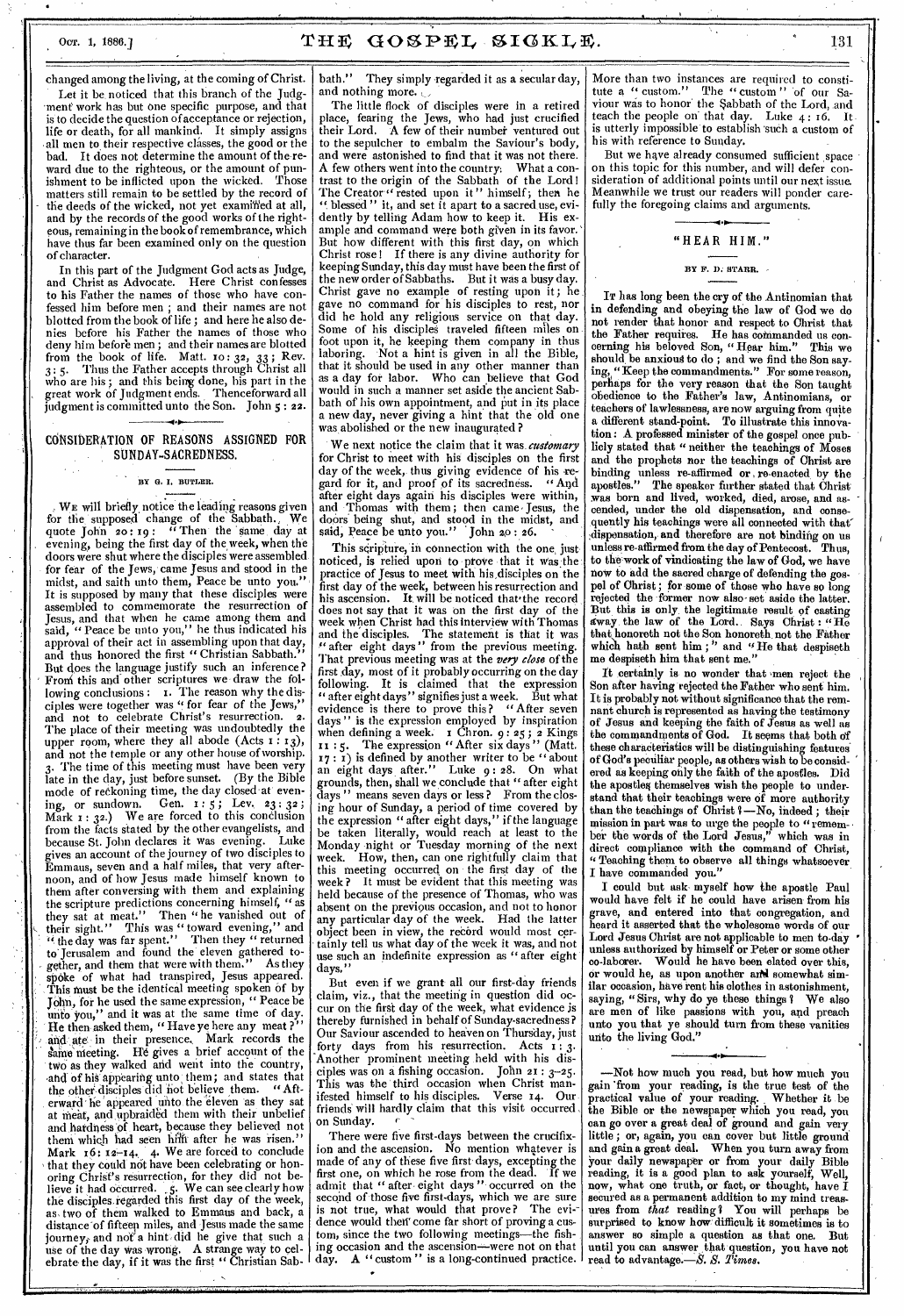### THE GOSPEL SIGKLE.



132

BATTLE CREEK, MICH., OCTOBER 1, 1886. .<br>ทีมทันสันสนัสสินทันสันสินคนสนมทันสันสมุทิศที่พลินสินคนสนมทันที่แสนสนสันสินคนสนมทันสันสินคนสนุทิศที่ แสนมคนสมุท CONVERSATION ON THE SABBATH QUESTION.

#### THIRD INTERVIEW.

INQUIRER. -- I have been carefully reviewing the points considered in our previous conversations, and feel perfectly satisfied that the seventh day is the only Sabbath which can show a command for itself in all the Scriptures; that that command is definite and means the seventh day of the week; that the Sabbath was instituted at the ereation before the fall, and cannot be a type; that it did not rest on the deliverance of Israel from Egypt; that God bestowed upon it paramount honor in taking it to be the sign between himself and his people; and that, in this sense, it is just as applicable to all believers in the true God in any age, as to ancient Israel. But now I want some light on another point. I have heard opponents of the Sabbath repeatedly and persistently and confidently assert that the Sabbath originated at Sinai, and I would like to know on what ground they put forth such a claim.

SABBATH-KEEPER.-That is a difficult question to answer; for there are no grounds there on which they can base any such claim. We can easily understand their object in taking, and trying to maintain, such a It is that they may show the Sabbath to be nosition. a Jewish institution, and hence confine it to the Mosaic dispensation; but there is not the first shadow of reason for such a view. Not the first act necessary to the institution of the Sabbath can be found in all the record between Egypt and the promised land.<br>No divine being then rested upon a day to make it a There was no calling of the attention of rest day. the people to such a day, as then first instituted, no blessing placed upon any such day; and no sanctification of such a day; and the law that was proclaimed by the Creator in such grandeur from Sinai, simply referred to a day upon which God had rested and which he had blessed and sanctified when he made the world. Moreover it is introduced with the word "remember"; but we cannot be called upon to remember a thing which we have not previously known.

I. -Your statements are certainly true'so far as the record is concerned. But there is a passage somewhere in Nehemiah about God's making known the Sabbath to them at Sinai. How would you explain that?

S.-You refer to Nehemiah 9:13, 14. Let us read it: "Thou camest down also upon Mount Sinai, and spakest with them from heaven, and gavest them right judgments, and true laws, good statutes and commandments; and madest known unto them thy holy Sab-Now according to this testimony, when was bath." the making known of the Sabbath accomplished?

I.-When God came down upon Sinai and spoke his law.

S.-And does this mean that the Sabbath had not been previously known by them, but was then for the first time brought to their knowledge and attention?

I.-Such, I suppose, is the idea they intend to convey; for they always quote this passage to prove that the Sabbath originated at Sinai.

S. - But this is not possible; for the sixteenth chapter of Exodus gives us a most explicit record showing how the Sabbath commandment was taken, at least one month before they come to Sinai, as the one by which to test the people to see whether they would walk in God's law or not. God gave them manna, which they were to gather every day except the sevcuth day, which was the Sabbath; on which day no manna should fall, and no one should go out to gather it. The only provision made for the Sabbath was the direction God gave them to gather twice as much on the sixth day as they had gathered on the other days. When this had been done, the rulers came Verse 5. and told Moses; and he replied, "This is that which the Lord hath said, To-morrow is the rest of the holy Sabbath unto the Lord." This is spoken of a day yet future, and it is called the rest day of the Lord; but

no day can be the Sabbath or rest day of the Lord except some day upon which he has rested; but when had he rested upon the seventh day ? There is not the first particle of evidence that he had done this in Egypt or in the wilderness of Sin; it was at the creation; and God is herc testing them on his original Sabbath. Again Moscs says (verse 29), "See for that the Lord hath given you the Sabbath," not "doth now give or institute the Sabbath." In the same manner would people expostulate to-day with those who might be found toiling incessantly through all the seven days, "Lo, the Lord hath given us a Sabbath in which to rest." When did he give it ? Six thousand years ago, at the creation of our world. Our opponents know as well as we, or ought to, that this transaction recorded in Ex. 16 was one month at least before Israel came to Sinal. What, then, is the use of their quoting a text which applies only to Sinai to prove that the people then first had a knowledge of the Sabbath, when we have so plain a record that they knew it, were tested upon it, and kept it, at least a month before ?

I. -- I cannot account for such a course only on the ground that those defending error are ready to resort to any subterfuge, evasion, or quibble to make a show of evidence for their side, presuming that their readers will never turn to the record to look up the matter for themselves. They have certainly most miserably failed to make out their case here. But this makes me all the more curious to know just what the expression "madest known" does mean in Neh. 9:14.

S.-It evidently refers simply to a more full proclamation of the Sabbath than they had previously had. The same word is used in Num. 12:6, where the Lord says, "If there be a prophet among you, I the Lord<br>will make myself known unto him in a vision." Can we conceive such a thing as that a person could be a prophet and yet not have a knowledge of God, and not be also faithfully engaged in his service? Impossible. Yet to such God says he will make himself known in a vision: that is, he will reveal himself anew to him. So also in Eze. 20:5, God says that he made himself known to Israel in Egypt. Yet the people had before a knowledge of him, for the midwives feared him. See Ex.1:17. In these instances it is not difficult to determine the meaning of the words "make known"<br>and "made known." Just so of the "madest known" of Neh. 9:14.

I.—This is certainly clear and consistent. There is no proof that the Sabbath originated at Sinai. I am willing to admit, in view of what has been said, that from the creation to the Christiau era, from the first to the second Adam, the Sabbath was binding without change and without interruption. But when Christ came, was not a new order of things introduced? It is claimed that Christ finished redemption. Thus the recent writer to whom I have already referred says : "And did not Ohrist finish the work of redemption? All heaven owns that the work of redemption is done; the Redeemer has sat down, and God has crowned him with glory and honor. Reader, wilt thou dare lift up<br>thy unbelieving head and say, "No! that finished redemption is not enough; it alone can never give me peace with God; I must add my good works, my<br>righteousness"? Again he says, "Behold in God's raising him from the dead, God's own testimony that the work of redemption is finished-finished with glory ! glory to God, glory to Christ."

'S.-It has always been a marvel to me, how any one could for a moment suppose that redemption was finished at the cross, or at the resurrection of Christ. We might just as well say that every building is finished when only the foundation is laid. Just think a moment what redemption must include. Redemption will not be finished till the work of Christ as medintor is done, till all the righteous are saved, the wicked destroyed, the crown of eternal life given to his people, the earth renewed, the New Jcrusalem brought down from heaven, and the kingdom of God established in all the earth. The little flock in the last days are to look up; for their "redemption draweth nigh," Luke 21:28. Redcnption includes "the re-<br>demption of our body." Rom. 8':28. The "redemption of the purchased possession," this earth, is still future. Eph. 1:14. We are "sealed unto the day<br>of redemption." Eph. 4:30. Twice it is said that we have redemption through Christ's blood (Eph. 1: 7; Col. 1:14), never once through his resurrection. The redemption is in Jesus Christ (Rom. 3: 24) and he hath obtained it for us (Hcb. 9:12) in the same way that he has obtained eternal life for us (John 17: 2), which is still with himself. 1 John 5:11. We have examined this matter carefully, and have been forced to the conclusion that the claim that redemp-

tion was finished by Christ while here on earth, is one of the most unfounded, unreasonable, unscriptural, short sighted, and shallow views that a person can entertain. It has not a particle of testimony nor fact nor reason for its support; and all the rhetorical flourishes built upon it are simply so much empty sound.

I.--- Well, that seems to make a clear sweep of that point certainly. If you keep on, I shall begin to think opponents of the Sabbath lack common sense.

S.-In fact, we have thought that very thing ourselves. David says, "A good understanding have all they that do his commandments." But when men begin to oppose the commandments, it does seem as if they were at once smitten with the most unaccountable mental and moral blindness. But we would caution you not to judge too harshly. False education, prejudice, mental weakness in some cases, but above all that natural enmity that exists against the commandments of God, may account largely for their obliquity.

I-But one point in the foregoing quotation you have not mentioned; namely, that about our own works, and our own righteousness.<br>S.—This is the most tinaccountable of all the charges

brought against Sabbath-keeping. Just as soon as a person commences to keep the Sabbath, these opponents with one accord assume that by so doing he rejects Christ, and depends for salvation upon his own works; and they urge this to a degree which is both insulting and abusive. Ask any Sabbath-keeper in the land his position on this point, and he can explain himself. Does he depend on his own works ?- $\mathbf{-Not}$ a particle. Why then does he keep the Sabbath ?-Because it is one of God's commandments, not to obey which would be sin, and would destroy all grounds of acceptance and hope.

We ask the opponent, Do you not carefully abstain from idolatry and blasphemy, and lying and stealing and killing? He answers, Yes. Then, we continue, are you not trusting in works and depending on your own righteousness? Oh. no! to commit these would be sin; and unless we refrain from sin we cannot hope for salvation in Christ. Exactly so. And now we have only to add that the Sabbath also is one of those commandments the violation of which is sin.

Men may misrepresent us as much as they please. Don't be misled nor deceived by them. This makes" no difference with the sweet satisfaction the humble, sincere child of God finds in trying to walk in the path of obedience. A sense of sin makes us feel the<br>need of our Saviour. But sin is the transgression of the The law lies at the foundation of all genuine law. repentance and Christian experience. But having received pardon for our past sins, shall we go right on in transgression ? Shall we sin that grace may abound? God forbid, says Paul. This would make Christ the minister of sin, as so many do who prate about the old "beggarly elements" of the law and our own filthy works, and secure to ourselves the greater damnation.

We receive from Christ with the forgive But no. ness of our sins, a nature which leads us to delight in<br>the law of God after the inward man. Rom. 7:22;<br>Ps. 119:97. We do not make yoid the law by faith Ps. 119:97. We do not make void the law by<br>in Christ. Rom. 3:31. The Sabbath becomes<br>"a delight, the holy of the Lord and honorable" (Isa. 58:13), a foretaste of that heavenly and eternal rest task.<br>58:13), a foretaste of that heavenly and eternal rest tat<br>peace that remains for the people of God; we have that<br>peace that comes from loving God's requirements ( which which leads us to delight therein, and a sense<br>of Jesus' pardoning love, which passeth understand-<br>ing. We love the Saviour as our adorable Redeemer,<br>and cnjoy sweet "rest" in him from the condemnation of sin. Matt. 11:28; Rom. 8:1.

Many will deceive themselves, thinking they are<br>Christ's children, whom he never will own, because<br>they reject the Father. Christ himself says, "Not every one that saith unto me, Lord, Lord, shall enter<br>into the kingdom of heaven, but he that doeth the into the kingdom or neaven, but he that doeth the<br>will [or keepch the commandments] of my father in<br>heaven." Matt.  $T:21$ , "If thou wilt enter into life,<br>keep the commandments." Matt. 19:17. "Blessed<br>are they that do his

The Father and the Son are one. The love of God, which John says is to keep his commandments (1 John 5  $: 3$ ), does not lead us away from Christ but to him. Faith must have its corresponding works of love and<br>obedience, or it is but a lifeless form, and a vain hope.

L.--I am glad we have had this interview. I see<br>many things in a new light. I see the false position example in a new night. I see the raise position<br>every one must take who opposes the Sabbath, and<br>the weakness of the arguments he has to bring. I un-<br>derstand my own duty better, and by the help of the<br>Lord will try to do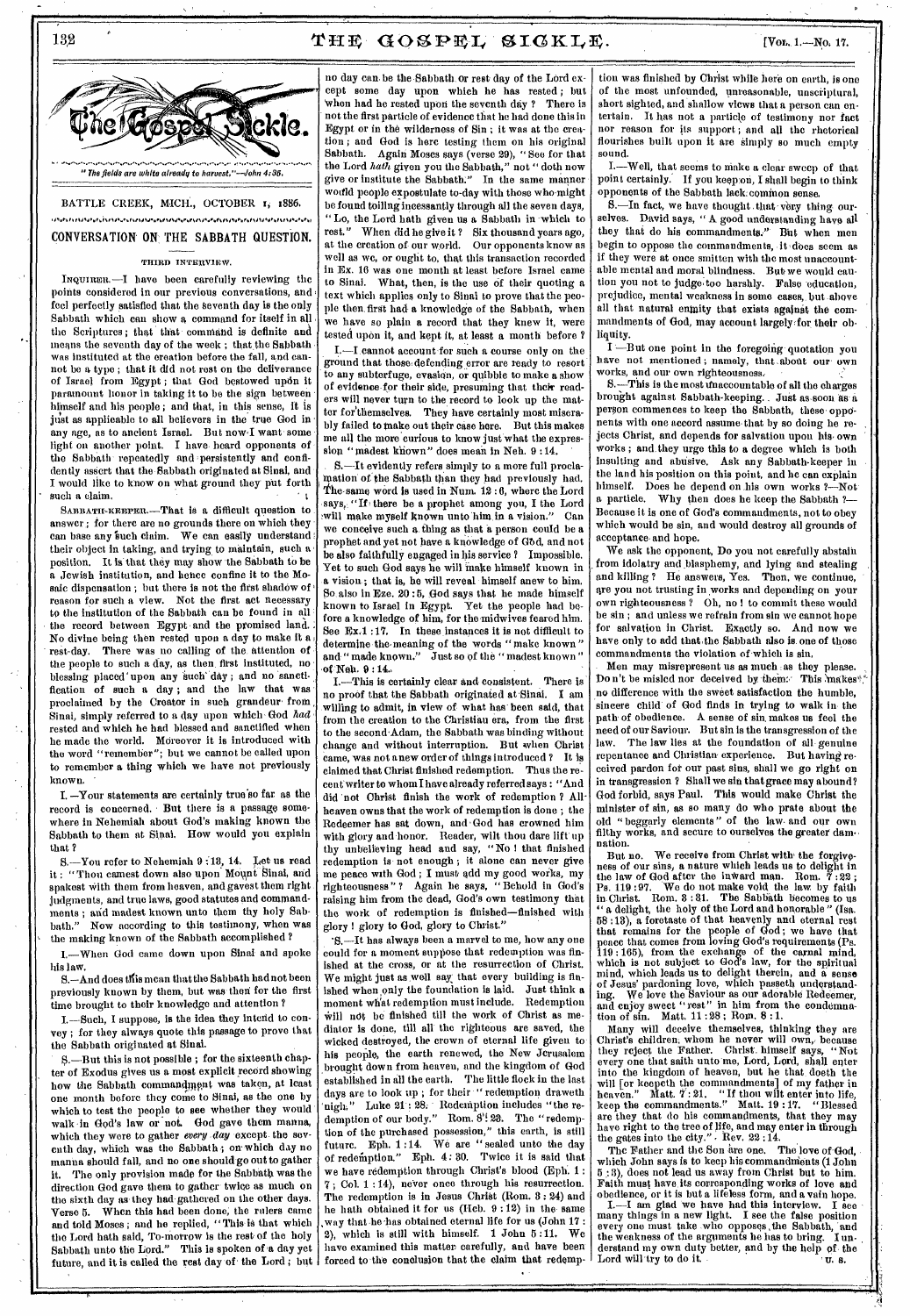# Oor. 1, 1886.]  $T \times G O S P E I$ ,  $S I G K I E$ ,  $1.1886$ .

### THE SAINTS' INHERITANCE.-8.

THE TIME FOR THE ESTABLISHMENT OF THE KINGDOM.

Oyu limited space will not allow us to say all that we desire on this topic. We shall call attention to a few scriptures, and for a fuller exposition refer our readers to such works as " Thoughts on Daniel," " Exposition of Matt. 24," and "Age to Come," any or all of which may be obtained from our depositories or offices of publication.

We will first call attention to the texts which speak of the bringing in of the new-earth state. St. Peter says, "The day of the Lord will come as a thief in the night ; in the which the heavens shall pass away with a great noise, and the elements shall melt with fervent heat, the earth- also, and the works that are therein shall be burned up. . . . Nevertheless therein shall be burned up. . . we, according to his promise, look for pew heavens and a new earth, wherein dwelleth righteousness." 2 Peter 3:10, 18, This testimony shows that the time when the earth becomes an abode for righteousness, or, as some render the text, "wherein the righteous Shall dwell," is after the ,fires of the: day; of the Lord have; purged; the works of the Devil out of it, This must locate this inheritance after the destruction of the wicked ; for the prophet says ; "Behold, the day of the Lord cometh, cruel both with wrath and fierce anger, to lay the land desolate ; and he shall , destroy the sinners thereof out of it." Isa. 18 :9, Then the establishment of the kingdom on earth must be after the second coming of Christ, and after the destruction of those "that know not God, and obey not the gospel of our Lord Jesus Christ."

The kingdom of God follows those kingdoms represented by the four beasts of Daniel 7. We read, "These great beasts, which are four, are four kings, which shall arise out of the earth. But the saints of the Most High shall take the kingdom, and possess<br>the kingdom forever, even forever and ever." Dan the kingdom forever, even forever and ever." 7:17, 18. The powers represented by the symbols of the four beasts, are not complete until the little horn has accomplished its work. The kingdom is not given into the-hands of the saints until the work of this little horn is completed ; for by reading Dan, 2, where are introduced symbols of the same kingdoms, we-learn that when the God of heaven sets up a kingdom, the image is dashed in pieces, and becomes as the chaff of the summer threshing-floor, etc. But by comparing the work of the little horn with the description of St. Paul's man' of sin, it will be clearly seen that they are identical, aid, therefore, that the work marked out as the smiting of the image on the feet can-be nothing else than the events by which the nations are dashed in pieces at the coming of Christ. With these points before us, it must be clearly seen that the kingdom cannot be established prior to Christ's .second advent.

The above conclusion is confirmed by the further testimony of Daniel, "I beheld, and the same horn made war with the saints, and prevailed against them; until the Ancient of days came, and judgment was given to the saints of the Most High ; end the time caine that the' saints possessed the -kingdom," Dan. 7 : 21, 22. This shows that the time when the saints possess the kingdom is after judgment is given to the saints.

The testimony of the prophet Daniel is clear proof of our position-that the earth is finally to become the kingdom of God : " And the kingdom and dominion, and the greatness of the kingdom *under the whole heaven,* shall be given to the people of the saints of the Most High, whose kingdom is an everlasting king-<br>dom." Dan. 7:27. A kingdom under the whole  $\Lambda$  kingdom: under the: *whole* heaven could be nothing less than the whole earth. So his former statement —"Rut the.saints of the Most Iligh shall take the kingdom "—implies clearly that they will take as their kingdom the same territory as that over which the four beasts have borne rule.

By reading our Saviour's testimony as recorded by St. Matthew, we gain a further clue to the time of giving the kingdom. to the saints, as well as- its location : "When the Son of man shall come in his glory, and all the holy angels with him, then shall he sit upon the throne of his glory; and before him shall be gathered all nations ; and he shall separate them one from another, as a shepherd divideth his sheep from the goats ; and he-shall set the sheep on his right hand, but the goats on his left. Then shall the King say unto them on his right hand, Come, ye blessed of my Father, inherit the kingdom prepared for you from the foundation of the world." Matt. 25 : 81-34,

What kingdom was prepared from the foundation

of the world ?--According to this text it is the one the saints are to inhabit. Are the saints at that time called to inherit heaven as a kingdom ? If you say, Yes, we would ask, was the heaven which you suppose the saints are to inhabit, where God dwells, prepared at the foundation of the world ? We can conceive of no kingdom that was prepared from the foundation of the world, but the earth itself. When God had created the earth, and beautified the face of it, and pronounced it very good, he gave man domin-<br>ion over it. Gen. 1:26. This first dominion is to ion over it. Gen.  $1:26$ . come to Christ. Micah 4 : 8. So we conclude that the kingdom prepared from the foundation of the world is the earth itself.

The above text is evidence as to the time when the dominion and greatness of the kingdom under the whole heavens shall be given unto the people of the saints of the Most High. It is when the Son of man is seated on the throne of his glory, and all nations are gathered before him, and he makes a final separation, consigning one paity to the flames and receiving the other to possess the kingdom. It has been argued, quite conclusively too, that the wicked cannot be thus consigned to the flames till after their resurrection, which Revelation 20 locates at the end of the thousand years after Christ's second advent, ay it also does their destruction. And, therefore, the time when the saints are called to possess this earth as a kingdom must be a thousand years, after Christ's second' advent, as it could not otherwise be after the resurrection of the wicked,  $\mathcal{L}^2$  ,  $\mathcal{L}^2$  ,  $\mathcal{L}^2$  ,  $\mathcal{L}^2$  ,  $\mathcal{L}^2$  ,  $\mathcal{L}^2$  ,  $\mathcal{L}^2$  ,  $\mathcal{L}^2$  ,  $\mathcal{L}^2$  ,  $\mathcal{L}^2$  ,  $\mathcal{L}^2$  ,  $\mathcal{L}^2$  ,  $\mathcal{L}^2$  ,  $\mathcal{L}^2$  ,  $\mathcal{L}^2$  ,  $\mathcal{L}^2$  ,  $\mathcal{$ 

Certain it is, according to St. Peter's argumept, that it is after the earth is made new that the saints are to receive it for an inherltanee. " We' look for new heavens and a new earth, wherein dwelleth righteousness." 2 Peter 8 :18. Tile earth is to become an abode for the righteous after it is purified by fire ; and yet, after that purification, it will be the earth that is now, in the same sense that this earth is the one that existed before the flood. This earth is made of the same material that existed before the flood, and yet it is said that " the world that then was, being overflowed with water, perished." And so of this earth : when it has been melted and undergone a change by the action of fire, it will become a new earth, in which the saints will dwell.

If this earth is not to become the abode of the saints until it is made new, we see it will have quite a bearing in the settlement of the question when the kingdom is established on earth, to learn, if possible, when the earth is made new. St. Peter says, The day of the Lord will come, *in-* the which this earth is to be melted (2 Peter 3 : 10), and a new earth is to be brought This text does not fix the definite point when this change shall take place, further than it is said to be  $in$ that day. The day of the Lord, we understand, commences with events just prior to Christ's second coming, and concludes after the wicked are destroyed forever out of the earth, which we see by Rev. 20 is in the " little season" after the thousand years, So this text would not fix the definite point for the event. save that it shows that it will be in the day of the Lord.

We will now inquire at what point in the day of the Lord is the new-earth state brought in: Some have argued that it will be at the very commencement of that day ; that at Christ's second coming the saints will be caught up to meet the Lord in the air, and that they will then enter the New Jerusalem while the wicked are being destroyed and the earth melted. Some have claimed that there the prophet's testimony applies : "Come, my people, enter into thy chambers, and shut thy doors about thee ; hide thyself as it were for a little moment, until the indignation be overpast." Isa. 26 :20. Although we agree with the position that this text is a call for God's people to hide themselves while this earth is undergoing its purging by fire, yet, from the testimony that immediately follows, we conclude it cannot apply till after the thousand years. " For behold, the Lord cometh out of his place to punish the inhabitants of the earth for their iniquity ;, the earth also shall disclose her blood, and shall no more cover her slain." Here is a coming of the Lord out of his place, and the special object of that coming is stated. When he thus comes to punish the wicked, the earth no more covers her slain. So it must be that at that point all the wicked are resurrected, which is conclusive evidence that this text has a better application at the end of the thousand years.

There is a serious difficulty in the view that the new earth is brought in at the beginning of the thousand years. It seems from St Peter's testimony that when this purifying of the earth takes place, the works in it are destroyed. But is it consistent to suppose that after this earth has been cleansed one thousand years, and during that time been the place "wherein dwelleth righteousness," that all the wicked rebels that ever were upon it, shall be resurrected in one vast body out of the purified earth, and go up on its beautiful plains with Satan at their head, and that then fire and brimstone shall be rained from heaven upon those glorious fields of verdure to destroy the wicked ?

By the above remarks we do not dispute that the wicked will be raised at the end of the thousand years ; that they will come around the New Jerusalem and be destroyed. But we understand their destruction is connected with the purification of the earth, Then is the time when they shall "see Abraham, Isaac, and Jacob in the kingdom" (Luke 13 : 28), and they themselves thrust out. The kingdom is first established in the city, and finally when the earth is purified, the " dominion and greatness of the kingdom" will be "under the whole heavens." If the earth is made new, and the whole are upon it when they see the kingdom, they would virtually be *in* the kingdom, and how could they see themselves thrust out ? Again, if the whole earth is made new and constitutes the kingdom when they behold'it, where is their standpoint from which they can behold, and be themselves out of the kingdom ? It is all plain with the view that the kingdom is first established in the city, and after the wicked are cut off and the earth cleansed, that the dominion is extended under the whole heaven.

It has been suggested by some that Christ's kingdom cannot be established at all, until he takes possession of the whole earth, and destroys the wicked, and establishes a peaceful reign upon it. But we do not suppose that this is necessarily so. When his not suppose that this is necessarily so. kingdom is set up, the heathen are given into his hands, that, he may " break them with a rod of iron, and dash them in pieces like a potter's vessel." This he will do at that time when the Lord has said of Christ, "Ask of me, and I shall give thee the heathen for thine inheritance, and the uttermost parts of the earth for thy possession." Ps, 2:7, 8. This asking for and receiving the kingdom is undoubtedly the event described by the prophet Daniel, " I saw in the night 'visions, and behold, one like the Son of man came with the clouds of heaven, and came to the Ancient of days, and they brought him near before him. And there was given him dominion, and glory, and a kingdom," etc. Dan. 7 :18, 14. Some suppose this to refer to Christ's second coming. This cannot be, for when he comes the second time, he comes away from the Father ; but this testimony speaks of a time when' he is " brought near before him," to receive a kingdom. We read, in the parable of the nobleman going into a far country to receive a kingdom, " When lie was returned, *having received* the kingdom," etc. Luke 19 : 15. So he receives the kingdom before he returns. We think we shall be able to show that he reigns,with the saints, in heaven, in the New Jerusalem, the capital of his kingdom, for a thousand years. At the end of that period, as recorded by the prophet Zechariah, Christ's feet will stand on the Mount of Olives, and the Mount of Olives will cleave half toward one sea and half toward the other, and there will be formed a mighty plain. Upon that plain we understand that the city, New Jerusalem, comes down. The wicked are then resurrected (Rev. 20), Satan goes out to deceive them, they gather around the camp of the saints and the beloved city, and fire comes down from God out of heaven and devours them. That fire which burns the wicked, burns up the works of the Devil in the earth. By that fire the mountains are melted and run down like wax, and thug the deep caverns of the earth are filled. The curse is forever swept from the earth, and when the fires of that day have subsided, the earth will stand forth in its restored state, beautiful and glorious, and will become the everlasting abode of the saints of God—the new earth wherein dwelleth righteousness, which St. Peter says we look for, according to God's promise, •

J. N. LOUGHBOROUGH.

—Take down your concordance, tarn to the word "kingdom," run it through the Scriptures, especially the New Testament, and notice how all the promises of God and the hope of the' sated cluster around that word kingdom. Christ wis promised a kingdom ; he<br>came to obtain a kingdom ; lie died to purchase a<br>kingdom ; he has gone to get alkingdom ; he is coming<br>hack to take his kingdom ; the saints are heirs of the kingdom; daily we are to pray for the kingdom to come. This is not a myth, an idea, a theory, but a grand, solid reality ; the kingdom that David had. Strange that modern religious teachers have wholly lost sight of this prominent doctrine of the Scriptures.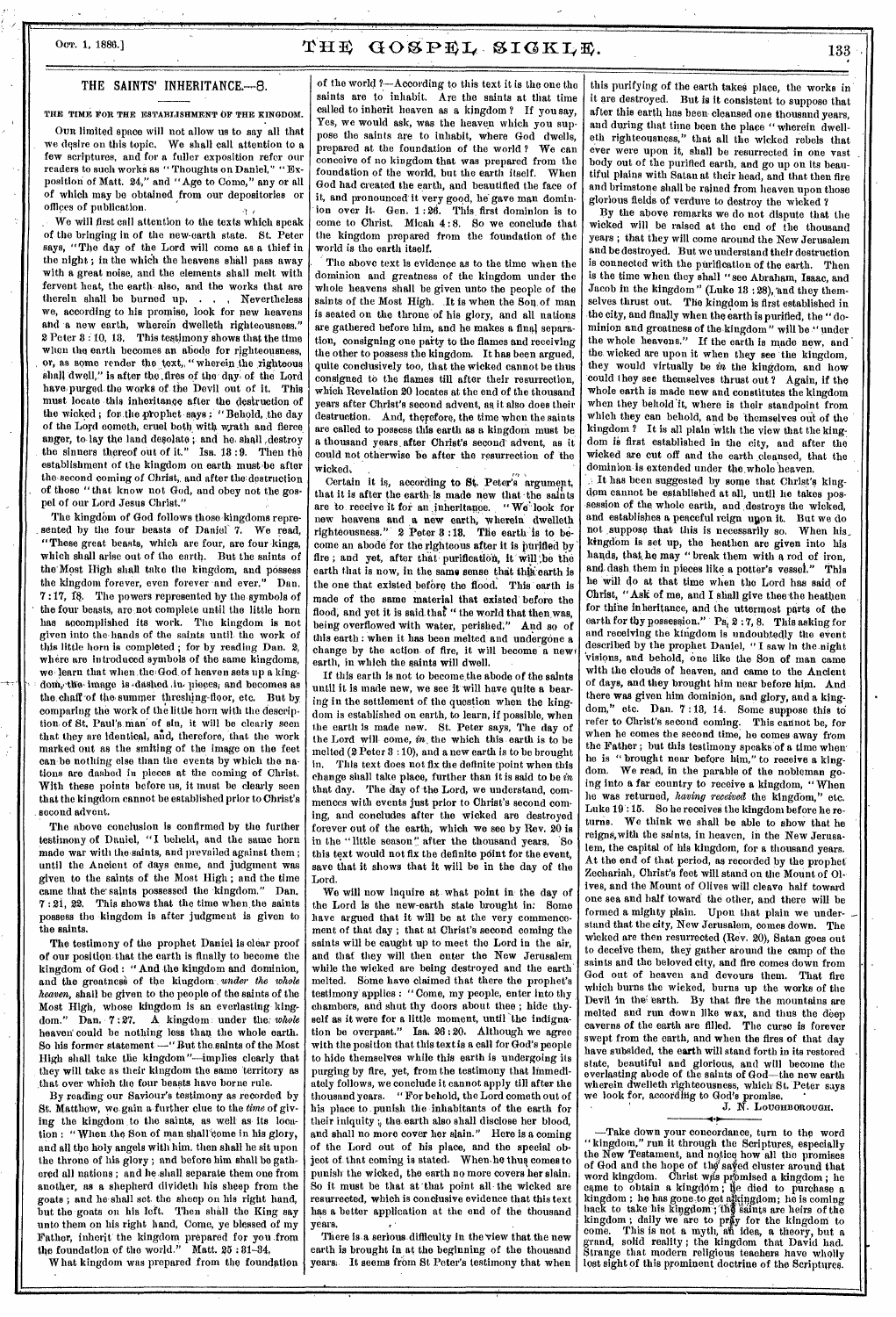### IMMORTALITY A GIFT.

WITHOUT entering into a discussion as to what that principle or' element denominated the soul of man is, or attempting an analysis of a body so "fearfully and wonderfully made" (Ps. 199 :14), I propose to inquire briefly into a few particulars whether the Bible warrants the belief that there is in man a conscious principle or *entity*, which leaves the body at death for an attenual existence either in hanniness or misery. This eternal existence, either in happiness or misery. question correctly decided, and that decision cordially received and incorporated into the creeds of the popular Christian denominations, would eliminate from their articles of faith one of the most prolific sources of evil extant within the pale of professedly Christian organizations.

If the Bible be taken as the standard of judgment on this question, we must conclude that there is no such entity as an *immortal soul* pertaining'to any mere man. For in 1 Tim. 6 :15, 16, we have this declaration "The King of kings; and Lord of lords, *who only hath immortality."* This Bible statement *alone*  ought to be sufficient to forever settle the question in the *negative;* but when we find this cardinal negation of the soul's immortality corroborated by all other scriptures bearing on this point, and that such a view *Only* harmonizes all parts of Scripture, and makes more clear the wonders of redemption, and the inexhaustible fullness there is in Christ Jesus, who is the Christian's life, we wonder that a fallacy so obvious should ever have gained so wide a currency among denominations of professedly Christian people, whose professed rule of faith and life is divine revelation.

It is somewhat significant that while the word *oaut*  is found eight huiftlred and seventy-three times in the original Scriptures, it is *never once* called immortal I And yet in sermons, prayers, exhortations, and socalled Christian instruction, " immortal soul," " neverdying soul," and equivalent expressions abound. The word *immortal* is found in 1 Tim. 1:17, but is applied to God, not to man. The celebrated Olshausen says : " The *doctrine* of *the immortality of the soul,* and the name, are *alike unknown* to the entire Bible."—Com. *on 1 Cor. 15 : 18.* 

Seventh-day Adventists teach that immortality is a gift bestowed upon the righteous at the resurrection ; and this view is in perfect accord with the Scriptures. In Romans 2 :7 there is a class of persons spoken of, "who by patient continuance in well-doing seek for This passage is comprehensive, and doubtless includes all true Christians, and conveys the idea of an utter destitution of the thing sought for, as well as an exhortation to *earnestly strive*  for it. How those who believe that man is *naturally immortal* can reconcile that idea with an exhortation to *seek for immortality,* we cannot understand.

In all God's requirements of man, in relation to securing his salvation, there is a beautiful propriety, nothing unnecessary, nothing superfluous. But if man has *immortality* already, or *inherently,* why *seek for it?*  The idea is absurd, from a logical point of view, and ought to be rejected because of its antagonism with a line of scriptures which are totally irreconcilable with man's *inherent immortality,* but which teach the sad truth that man *is mortal,* and that even if he is a subject of "the redemption which is in Christ Jesus," he will not receive the boon of immortality until Jesus comes "the second time without sin unto salvation." Heb. 9 : 28. Compare also Rev. 22 :12.

In Job 4:17 we have this expression: "Shall mor*tal man* be more just than God ?" If the theory that man is *inherently immortal* were true, Eliphaz (speaker in the above quotation) certainly would'hot have made use of the expression *mortal man,* Eliphaz evidently intended to draw a sharp contrast between God, who only hath *immortality,* and man, who *hath it not,* who is *perishable* and destined to pass into that state of unconsciousness referred to in Job 14 : 10, 21 ; also Eccl. 9 : 5, 6, and Ps. 6 : 5 ; 146 : 4.

These passages, with many others of like import, are so strong and emphatic in relation to the *mortal*  and perishable nature of man, that we cannot wonder at Paul's inference, if there be no resurrection " then they also which are fallen asleep in Christ are perished." 1 Cor. 15 :18. This declaration would be strange and unwarranted if the "souls of believers pass *immediately* into glory " at death (as popular theology teaches). If the body is only a clog of clay, as Spiritualists and immaterialists would have us believe, why should Paul make such an ado about the body, when. the jewel, the immortal (?) soul, escaped from its worthless prison (the body), is safe' in heaven ? It may afford a fine foundation for such so-

called sacred poetry as, "I want to be an angel;" or, "A never-dying soul to save," but-such a theory has no support from the Bible, and seems to have been unknown to those who " spake [and wrote] as they were moved by the Holy Ghost." 2 Peter 1 : 21.

In contradiction of such fine-spun sentimentalism, the solemn truth which the Bible clearly and in various phraseology makes known, remains, "The dead know not anything ; . . . neither have they any more a portion forever in anything that is done under<br>the sun." Eccl. 9:5, 6. The Bible assumes that man Eccl.  $9:5, 6$ . The Bible assumes that man is only a *probationer* for *immortality;* and if it becomes his in actual possession, it will be because of a certain *perfection* of *character,* and will be given as a gift from the Lord Jesus ("I give unto them eternal life," John 10 : 28), who is the life of every Christian ; which transaction is thus expressed in the volume of inspiration : "When Christ, who is our life, shall appear, then shall ye also appear with him in glory. Col. 3 : 4. This we know, because Christ bath brought to light, or made manifest, life and immortality through the gospel.  $2$  Tim.  $1:10$ .

Thus we find a line of scriptures bearing on the *when* and *how* man becomes invested with the attribute of immortality, which, with the perfection of every Christian grace, launches him on the broad ocean of an endless felicity, in that glorious home which the Saviour has gone before to prepare for them who through "faith and patience, inherit the promises ;" even the kingdom which the saints of the Most High are to take and possess forever and ever.

'The time *when* and the manner of this grand consummation, is beautifully set forth in 1 Cor.  $15$  :  $52\text{--}54$ "In a moment, in the twinkling of an eye, at the last trump ; for the trumpet shall sound, and the dead shall be raised incorruptible, and we shall be changed. For this corruptible must put on incorruption, and this mortal must put on immortality.. So when this corruptible shall have put on incorruption, and this mortal shall have put on immortality, then shall be brought to pass the saying that is written, Death is swallowed up in victory."

The complete triumph over the corrupt and perishable condition in which we pass our probation here will then have had a glorious consummation in " an abundant entrance" into the New Jerusalem, from Which all evil is forever excluded, and whose grand register is the Lamb's Book of Life,—Signs *of the Times.* 

#### A WORLD MADE FROM NOTHING.

Nor long ago a bright five-year-old boy asked, "Mamma, what is the earth made from ?" The reply given was, " God made it out of nothing." I was astonished when I heard it, not that I had never heard it before, for many Christians, among whom may be found some of the ablest commentators, boldly assert it. And yet I could not help feeling that the Scriptures taught no such thing. Putting it in the form of the answer given, it would almost seem that the idea originated at a time when there was little unbelief, and when faith soared triumphantly above every opposing obstacle. To-day infidelity comes forward unchallenged, so we need no man-made tests of faith. Indeed the simple unequivocal statements and requirements of Scripture impose a test which is quite sufficient for this unbelieving age. Therefore we should be careful to not go beyond the plain teachings of Inspiration. Where they are clear and positive, we may be justified in so teaching them, and, generally, such statements will be accepted by those who have faith in the Creator. 'But when men teach dogmatically doctrines which are unscriptural, then begins the war of words which divides the church into parties and sects, at the same time giving infidels just cause, in many instances, to burlesque what they call " Bible teachings."

For our knowledge of the creation and all that appertains thereto, we are wholly dependent upon divine revelation, which at once becomes the basis upon which faith rests ; for there is nothing in nature which would give us any clue to the solution of the question alluded tp, which addresses itself to children, as well as those of more mature minds. Let us read a few texts. "In. the beginning God created the heaven and the earth." Gen. 1 :1. "By the word of the Lord were the heavens made ; and all the host of them by the breath of his mouth." Ps. 33:6. "Through faith we  $^{\prime\prime}$  Through faith we understand that the worlds were framed by the word of God, so that things which are seen were not made of things which do appear." Heb. 11:3. How beauti-

fully the subject is presented in these brief inspired records, and yet nothing is said about the "eternity of matter," and no intimation is given that the universe of God was made from "nothing." And leaving the matter where Inspiration has left it,—unexplained, because we would be unable to comprehend it,—it would never provoke discussion among believers, or open the way.for cavilers to ridicule the first verse of the Bible.

Expositors are apt to say just a little more than the inspired writers have said; and thus for centuries, by the teachings of the Fathers as well as by modern theologians, some of the grandest truths and most important doctrines have been so obscured or perverted that they are unworthy of the name of Biblical teachings. Are not these perversions of Scripture in a large degree responsible for much of the infidelity of the nineteenth century ?

Because the apostle says " that things which are seen were not made of things which do appear," some have illogically concluded that the earth was formed out of nothing. Let me inquire, Does not matter exist in a state of invisibility as well as in a condition in which it is. apparent to our senses ? Who dare say that there are not worlds of matter in the store-house of the great Architect of the universe 1

The microscope opens to our vision an almost infinite variety of material forms, animate and inanimate, many of which, are found in the food we eat and in the water we drink ; and yet, unaided by this instrument, we are insensible of their presence. We may subdivide these particles by chemical agency and thus they become imperceptible even with the aid of the most powerful microscope ; yet they exist, and by summoning to our aid the spectroscope, matter once more becomes appreciable to finite man. Here, however, the limit for mortals is reached. Beyond this the infinitesimal particles are known as atoms, and are as yet incomprehensible to our limited powers.

Undaunted, we turn our eyes heavenward, and gaze with delight upon six thousand starry worlds. Does matter find its limit here ?—No. By using telescopes of varying powers, millions of stars appear until it seems that the number, which might be multiplied to infinitude, must remain unknown to mortal, finite man, simply because of his inability to construct an instrument which will bring the throne of creation's King within the radius of his vision. Then, certathly, matter does exist in many forms, even though it does not appear always to man.

It is difficult to understand why men should try to make it appear that the word *create* means "to bring into being from nothing." Its use in the Scriptures should, I think, determine its meaning. The Hebrew word *bara* occurs forty-seven times in the Old Testament. Forty-two times it is translated "created" and "create," three times " creator," and two times "make" and "made." About twenty times it is used in relation to man in some way, and about twelve times to the earth. In its other uses it relates to Jerusalem, the new heavens and new earth, animals, etc.

The first chapter of Genesis presents good illustrations of the use of the word *bara*, or create. "God created the heavens and the earth." Verse 1. "And God created great whales," etc. Verse 21. " So God created man in his own image, in the image of God created he him; male and female created he them." Verse 27. In Gen. 2: 7 it is expressly declared that " God formed man of the dust of the ground." Now how could this statement be true if *bara,* or create, means "to bring into being from nothing." Observe, that not one of the forty-seven instances where the word is used, naturally or of necessity, requires us to give it the popular definition ; but on the contrary, nearly one-half of the entire number actually restrict its meaning to *formation from pre-existent matter.* One more illustration will be sufficient. "For, behold, I create *[bara]* new heavens and a new earth." Isa 65 : 17. Compare this with 2 Pet. 3 :7, 10-13. By this we learn that after this sin-cursed earth is melted with fervent heat, the glorious "new heavens and new earth, wherein dwelleth righteousness," will, at the fiat of Omnipotence, be created from the renascent elements of the old.

*Biblical* theology is the kind which is most needed in these sentimental times ; and we can rest assured that no commentary or lexicon is equal to the Bible itself for explaining the doctrines or terms which are used therein. And as the Scriptures do not inform us of what God made the earth, perhaps it would be better when we are asked of what it was formed to simply reply, We do not know.*—Present Truth,*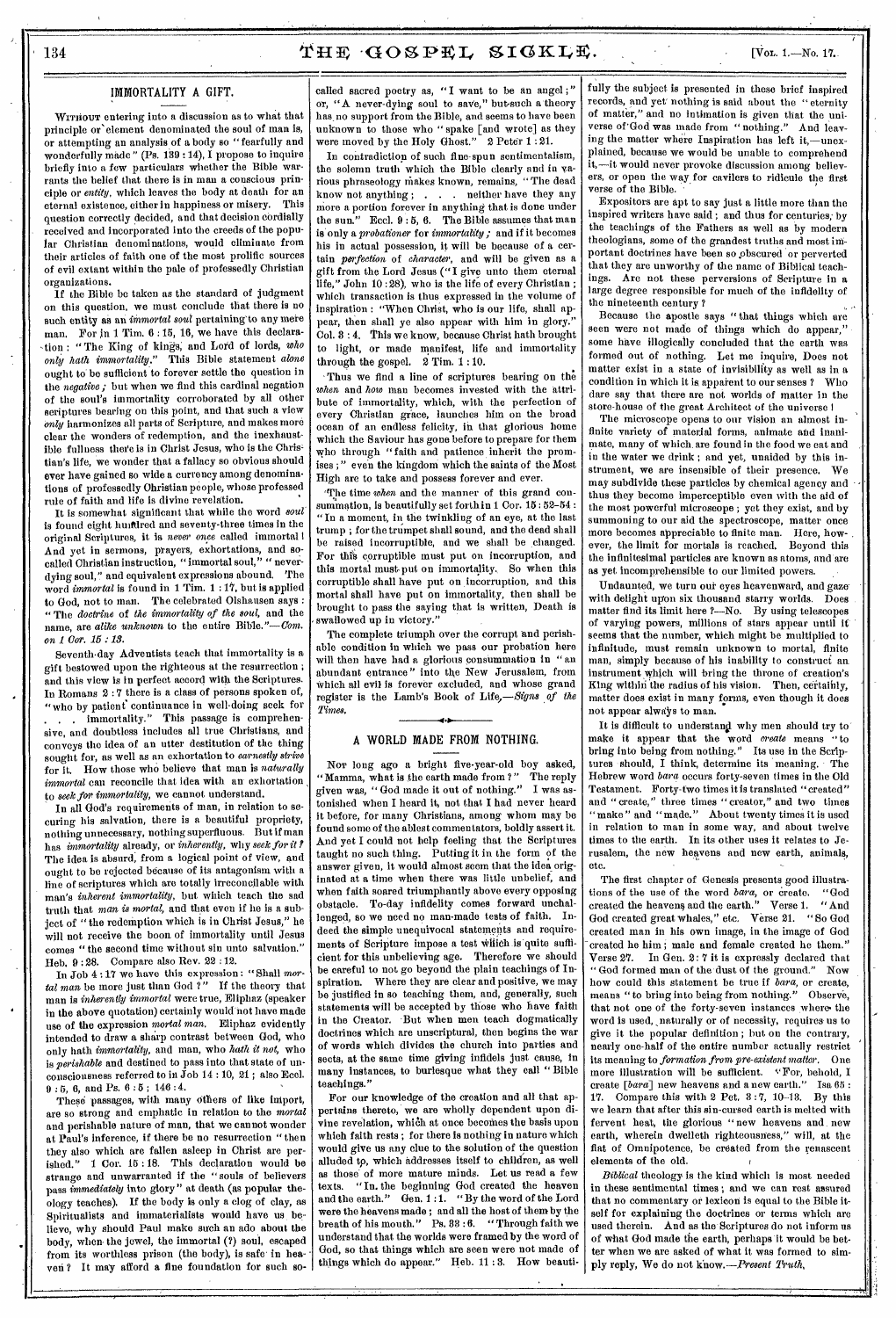### Oct. 1, 1886.]  $\mathbf{THE}$   $\mathbf{GOSPEL}$   $\mathbf{SIGKLE}$ . 135



BY ANNIE TEAGUE. III.

- Form with the day-spring flies<br>
Far o'er the wide plain's sweep,<br>A swift-winged call, that cries,<br>
"More laborers to reap!"
- The yellow harvest stands;<br>I see what great reward<br>Awaits the willing hands<br>That gather for their Lord.
- I cannot reap the sheaves, My puny arm is vain ; But strength some gleaning leaves That yields its golden grain.
- ' And if I bring at length No garners running o'er, But burdened as my strength, On me is laid no more,
- What tho' the gift be small ? Laid on that altar fair Where heavenly grace doth fall, Grows measureless and rare.

And so I heed the call,<br>While yet the sunshine 11es,<br>Before the shadows fall<br>"Twixt me and paradise.

#### INTEGRITY OF CHARACTER.

### BY EUGENE LELAND.

IT is recorded of a sentinel who was standing guard at one of the gates of Pompeii when that city was destroyed by a volcanic eruption, that he remained at his post of duty, and perished in the melted lava that filled the streets and buried the houses. Centuries afterward, when the city was exhumed, the skeleton of a soldier with his armor was found at the city gate. Every one is familiar with the story of Casablanca, who, during a battle, had been assigned to a position on board a ship, and told to remain there till his father should return. But his father was killed in the action, and could *give* no heed to the question of his son, "My father, must I stay  $\mathbf{i}$  " And though-

"The flames that lit the battle's wreck

Shone round him o'er the dead," he would not forsake his post, but perished in the

flames.<br>It is such an integrity as is shown in these examples that is required by the Christian,—an integrity that will not swerve though, like Daniel of old, he be cast into the den of lions. How mighty an influence for the right could be exerted, would every one who professes the name of Christ manifest the same integrity of character as was shown by the three Hebrew children who were cast alive into the midst of the burning fiery furnace because they refused to bow before the great image which the king had set up.

Job was a man of such integrity that when God permitted his family and property to be taken from him, and his own body to be afflicted to such an extent that life itself was a burden, he was heard to say, " The Lord gave, and the Lord hath taken away ; blessed be the name of the Lord." And again, " All the while my breath is in me, and the Spirit of God is in my nostrils ; my lips shall not speak wickedness, nor my tongue utter deceit. . . . Till I die I will not remove mine integrity from me." Though counseled by a foolish wife to "curse God and die," he preserved his integrity, and even desired that God should test the purpose of his heart. " If I have walked with vanity," he says, "or if my foot hath hasted to deceit ; let me be weighed in an even balance, that God may know mine integrity."

David was a man who came near to the gates of death through his iniquity ; but after he had sincerely repented of his sin, and his delight was "in the law of the Lord," he could say, " Judge me, 0 Lord, according to my righteousness, and ac- ,9ording to mine integrity that is in me."

Integrity of character preserves men in the hour of temptation. He who has been faithful in every time of trial, finds it an easy task to shun the path of danger; but he who yields to every inclination, and does not control his evil desires, is led like the ox to the slaughter. How promptly did Joseph, when tempted by the wily Egyptian, say, "How

. can I do this great wickedness, and sin against God ?" There was no question about the matter God?" There was no question about the matter for him. He refused to yield to temptation as a matter of course. Rather would he go down into the loathsome dungeon than violate his integrity of character.

Integrity of character also begets confidence. When one who has maintained his uprightness under all circumstances is brought jnto close places, he has confidence to ask for assistance. Witnehs the man who has served his employer faithfully for a long series of years. During a protracted illness his place is kept for him until his recovery, and the wants of his family are looked after. But, on the other hand, the man who cannot be relied upon has no confidence to hope for such favor in case of distress.

King Hezekiah, when told by the prophet that he must die, turned his face to the wall, and pleaded-his integrity of character before God. His prayer was heard and answered before the messenger 'left the house. Well will it, be if all of us who profess the name of Christ can exercise that confidence which will enable us to "come boldly unto the throne of grace, that we may obtain mercy, and find grace to help in time of need." How can one who cherishes iniquity in his heart have confidence to ask anything of God ? "If I regard iniquity in my heart," says David, "the Lord will not hear me." And to the same effect Solomon speaks : " He that turneth away his ear from hearing the law, even his prayer shall be abomination."

In order to obtain this confidence, it is necessary to abide in Christ; for the Saviour says, " If ye abide in me, and my words abide in you, ye shall ask what ye will, and it shall be done unto you." And to the same effect the apostle John speaks : And now, little children, abide in him; that when he shall appear, we may have confidence, and not be ashamed before him at his coming. And again : " Beloved, if our heart condemn us not, then have we confidence toward God."

Integrity is strengthened by resolutions. David had the witness that his sin had been forgiven, he was fearful that he might again fall, and he formed a resolution to walk in his integrity. Solomon says, " The integrity of the upright shall guide them." He who never yields to temptation, has formed a habit which will guide all his actions. And what an influence is exerted upon children by the possession of this Christian virtue by the par-The child who sees his parent practice one thing while he professes another, soon loses• confidence in the religion of that parent. Parents often mourn over the conduct of their children, and wonder why it is that they take no interest in religious things, when their own conduct is at the bottom of the difficulty. Solomon speaks on this point also : ," The just man walketh in his integrity : his children are blessed after him."



**" THE FIELD IS THE WORLD."** 

### PROGRESS OF THE CAUSE.

**125 Brief mention of work done and results accomplished** by Seventh-day Adventists, in different parts of the field, according to reports received since our last issue :—

AUSTRALIA. - Membership of church at Ballarat increased to forty-five.

CANADA.—Tent meetings being held at Brownsville ; six believers baptized at St. Catherines.

DENMARK.—Report from J. G. Matteson gives interesting accounts of meetings at Copenhagen, where several worthy people have accepted of the truth as preached, and two colporters have commenced work in the city ; good reports are received from Jutland, 'Asaa, and Sleswig,

IOWA.—Tent meetings held at Audubon by Eds. Hawkins and Willoughby, and a company of sixteen raised up ready for church organization ; Sabbath-school of thirty members organized at that place ; meetings begun at Atlantic with favorable prospects.

ILLmors.—Elds. A. 0. Tait and F. D. Starr report that thirteen have signed the church covenant at Odin, as one result of a series of meetings held at that place by them ; three 'converts receive baptism at Centralia.

INDIANA.—J. W. Covert and F. M. Roberts hold meetings at South Milford, and report that five heads

of families have embraced the faith ; two believers baptized at Mud Lick, and a church of twelve members organized ; new church building about completed at New Marion.

KANSAS.—Camp-meeting held at Osborne City, with good success ; twenty-six persons baptized.

KENTocx.Y.—Seven new converts at Dalton, where also a Sabbath-school has been organized ; two new believers reported at Slaughterville, ten at Auburn, and fifteen at Marion, as results of meetings held at those places by I. H. Evans ; Sabbath-school of thirty members organized at Marion.

MINNESOTA.—Several new believers reported at Pelican Rapids ; church at Dodge Center receives four new members, and at Lake City five.

MICHIGAN. —Three believers baptized at Battle Creek ; the number of believers at Edmore increased to sixteen ; W. C. Wales reports several conversions at Saugatuck, as a result of meetings being held there ; Sabbath-school of sixty members is organized and in a flourishing condition.

MASSACRUSETTS.—Tent-meetings and mission work at New Bedford result in a company of thirteen believers ; the State camp-meeting held at this place was largely attended, and very successful, sixteen converts receiving baptism at that time ; the sum of \$8,000 was pledged at the camp-meeting to be used in extending the work ; tent meetings are being continued with favorable prospects.

MAINE.—State camp-meeting held at Deering's Oaks ; a goodly number of converts result from the meetings, and six receive baptism.

MISSOURI.—N. W. Allee and J. W. Watt engage in holding meetings at Princeton, and report three heads of families as haying embraced the faith. °

PENNSYLVANIA. —Six persons accept the faith at Yenango, as a result of labors by J. G. Saunders and J. L. Baker ; series of meetings commenced by them at Blooming Valley.

VERMONT.—C. L. Kellogg and H. S. Farman hold a series of tent meetings at Middlebury, which results in a company of twenty-flve staunch believers, and a flourishing Sabbath-school.

Wiscomix.— Meetings held at Sextonville and Richland City result in several conversions.

WEST VIRGINIA.--C. H. Chaffee holds tent meetings at Paw Paw and Parkersburg, and reports several converts at each place.

### *THE THEOLOGICAL WORLD.*

....General Booth, Commander-in-Chief of the Salvation Army, is coming to America.

....Tile colored Baptists of the Northwest have sent two missionaries to the Congo field.

....The Chicago *Interior* denies that infant baptism is fall-ing into disuse in the Presbyterian Church.

....There are 7,000 Esquimaux converts in Greenland un-der the care of the Danish Missionary Society.

....France, Germany, Italy, Spain, and Portugal have together a population of 90,000,000, of whom only 680,000 are Protestants.

....In the years of 1884-5 there were thirty-two convents and monastic colleges built in Rome, notwithstanding the to the contrary.

, .The Catholic, question has again broken out with re-newed vigor in Germany. Several statesmen of prominence are fighting for the return of Jesuits.

....The Wesleyans of Great Britain spend \$100,000 y( arly in building chapels in London, and the attendance upon Methodist worship has increased 56 per cent in 20 years.

....The Seventh-day Baptist General Conference, Missionary, Tract, and Educational Societies are to hold their annual<br>session at Milton, Wisconsin, beginning on Fourth-day, Sept.<br>22d, and closing on Second-day, the 27th.

....Clerical advises from Rome are to the effect that exten-sive preparations are being made for the celebration of the pope's Jubilee. The celebration will begin on New Year's Day and continue until May, six days each week being set aside for the purpose.

.The Year Book of the Young Men's Christian Association for 1886 shows that seventeen new buildings have been com-pleted during the year, and twenty othbrs are in course of erection. There are now, ninety Association buildings in the United States and Canada, and the net value of Association property aggregates over \$5, 000,000. There are 1,066 As-sociations in this country, 650 in Germany, 79 in France, 576 in 'Great Britain, 491 in Holland, 8 in Russia, 2 in China, 8 in Japan, 6 in India, 12 in Africa, 14 in Australia, etc.

....The New York Observer is authority for the statement<br>that "in Montreal the population is largely Romanist, but<br>the property of the Protestants is believed to equal that of<br>the Romanists. Under the government which reco nually for a Roman Catholic festival. It is not necessary to travel very far to see how the public money is used when priests have a controlling influence in politics.